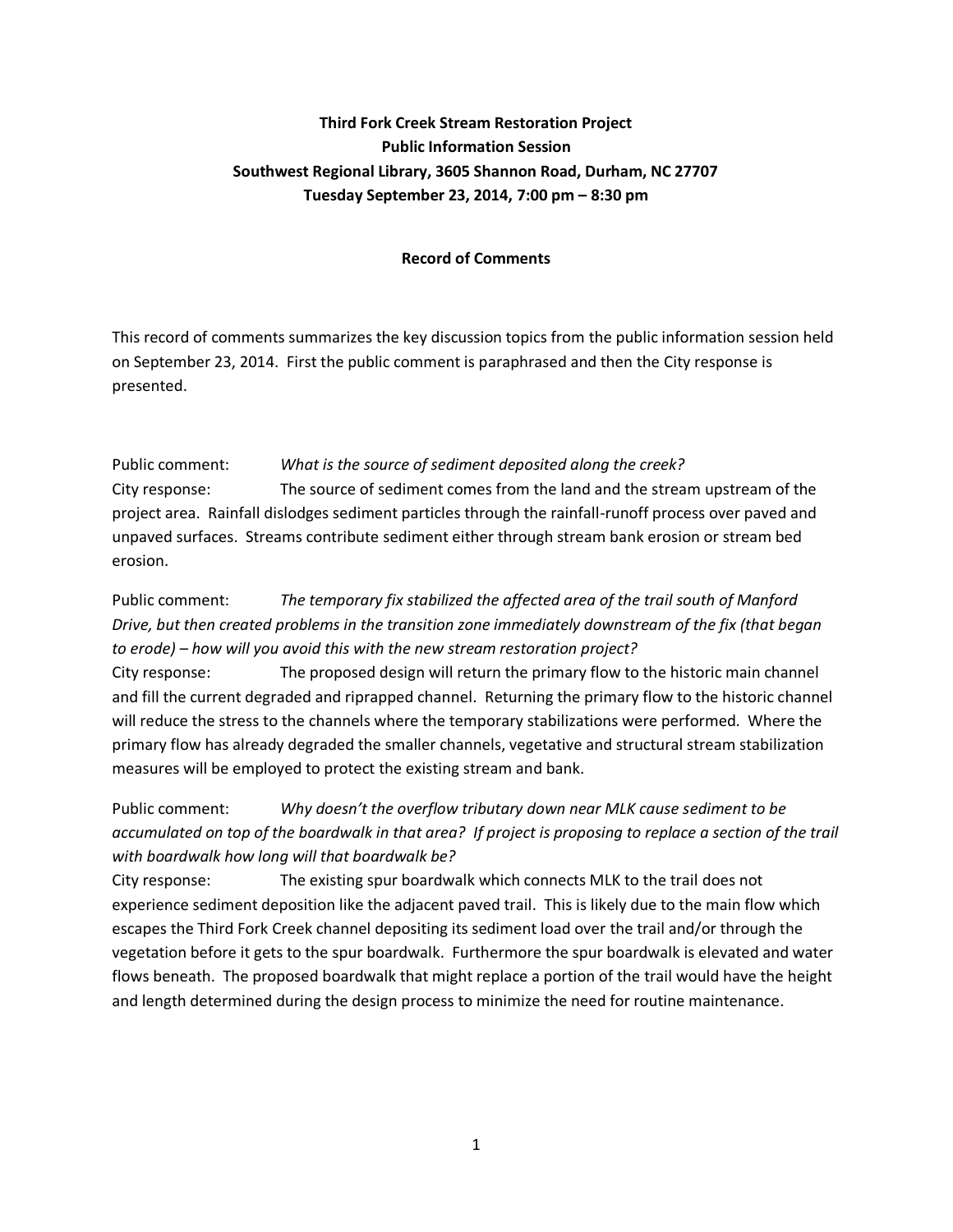Public comment: *How far back are you going to figure out where the historical channels were?* City response: There are multiple sources of satellite and/or aerial imagery files. For example Google provides imagery as far back as the early 1990s and these were used to assess the location of the historical main channel. Other sources of information include NRCS historical soil maps and other sources of historic aerial photography dating back to the 1950s.

Public comment: *During high rain events, how do we know the plugged channels won't be recreated?*

City response: This project is being developed with annual maintenance consideration. We expect to have to perform periodic inspections and occasional maintenance. The designs will consider flow paths and energy in an effort to avoid having the filled channels open up again. The proposed design includes construction of berms that run perpendicular to flood flows and will break up velocities and push flow towards the main channel.

Public comment: *When will you draw the actual channel realignments?* City response: During the design process. Final design and construction documents will be posted to the project web page for review and comment (see link at the end of this document).

Public comment: *How long will the trail be closed for the restoration project?* City response: This final design will determine if any trail closures are necessary. If closures are necessary, they will be implemented to minimize the amount of time and length of the trail that is closed.

Public comment: *Maintenance along the trail is lacking – fallen trees and other debris tend to clog up underneath the bridges and boardwalks, debris gets flattened against the fences then water can't get through.*

City response: If there are current concerns about trail debris, call Durham One-Call, they will create a service request. The stream restoration project will also recommend a routine maintenance program for removing debris from the channels.

Public comment: *What is a dense clay plug? Will tree roots be able to penetrate the dense clay plug?*

City response: A dense clay plug is clay soil that is highly compacted to resist erosion. They will be used alongside typical bank material which will be planted with trees and vegetation. Eventually trees and vegetation will grow in the areas with dense clay plugs.

Public comment: *How flexible are the models as far as the 50-year, 100-year flood? The rainfall statistics are changing due to recent extreme storms – how will this be taken into account?* City response: The historic records of long term rainfall are used to perform the flooding model analysis. Any recent weather events might be included in the 50-year and 100-year rainfall amounts published by NOAA.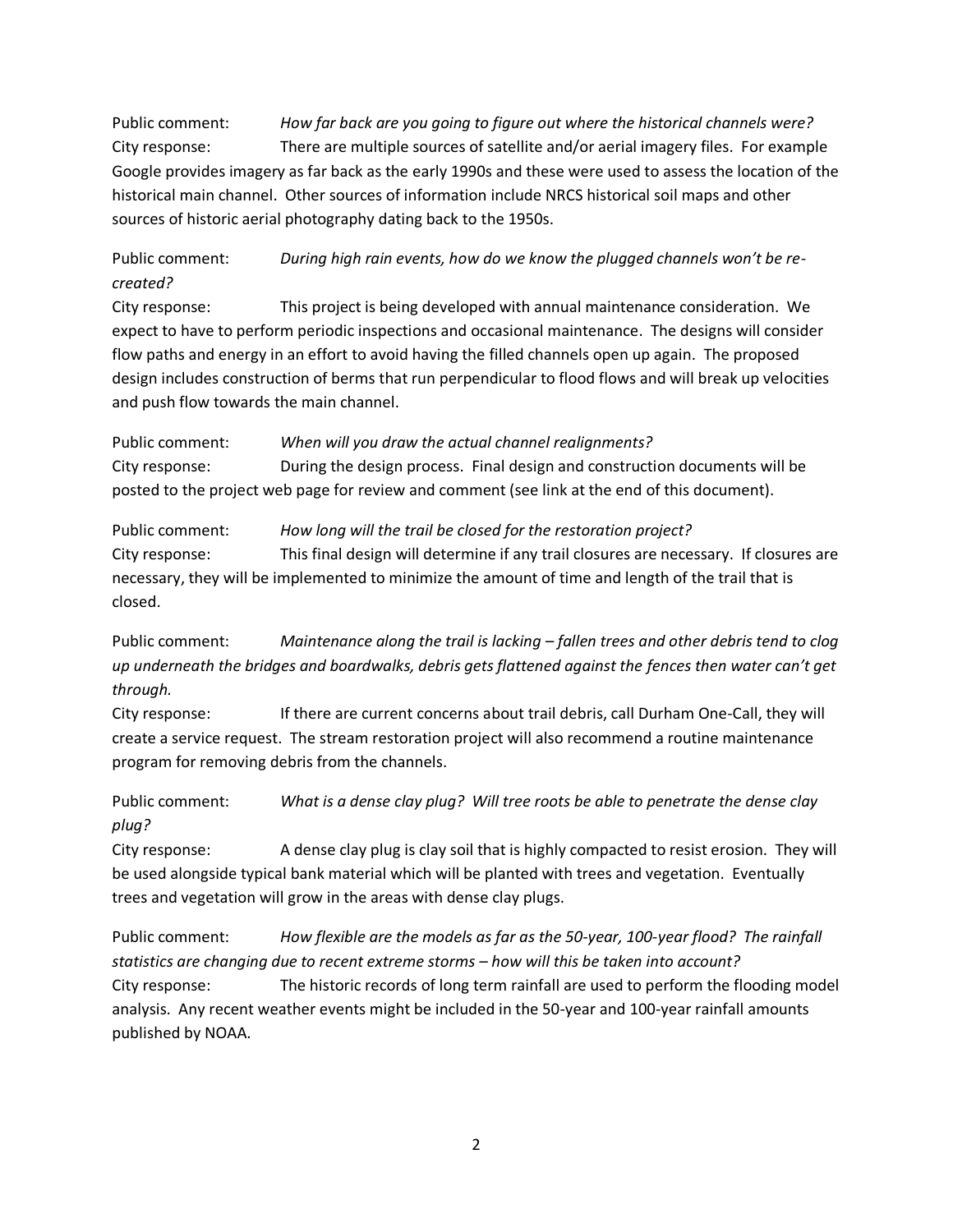Public comment: *In reference to the Murphy Express site soon to be developed near the upstream end of the project, what will the City do to make sure it doesn't pollute the creek. Will Murphy Express have ponds like the Lowe's of South Durham?*

City response: The developer's site plan and construction plans have met the water quantity and water quality requirements that were in place at the time of permitting.

Public comment: *Third Fork Creek is listed as one of the most polluted creeks going into Jordan Lake – has the City identified the "bad actors" that are the source of this pollution?*

City response: Since 2002, segments of Third Fork Creek have been designated as impaired on the North Carolina 303(d) List for turbidity, low dissolved oxygen, zinc, copper and mercury (note that all Waters in NC are listed as impaired for mercury). Third Fork Creek drains to Jordan Lake which is impaired for algae (chlorophyll-a). The State's Jordan Lake Rules, which the City implements, provide for a Nutrient Management Strategy to help reduce the nitrogen and phosphorus entering the lake and thus the response of algae. The sources of these pollutants may vary from specific point sources (e.g. a leaky pipe) to broad non-point stormwater sources (e.g. impervious surfaces such as parking lots or atmospheric deposition). Nitrogen and phosphorous can be found in runoff from excess fertilizer on a lawn, unmanaged pet waste, or dumping of grass clipping in the street. Sediment from unstable stream banks and erosion can also be a source of nutrients. Further discussion about water quality in Third Fork Creek can be found in the City of Durham's Third Fork Creek Watershed Management Plan located here: [http://durhamnc.gov/ich/op/pwd/storm/Pages/stormwater\\_thirdfork.aspx](http://durhamnc.gov/ich/op/pwd/storm/Pages/stormwater_thirdfork.aspx)

Public comment: *What's the next step, and how can we provide feedback/help?*

City response: The next steps include survey field work, floodway modeling, analysis, design, and construction document preparation. The primary way to stay informed and provide feedback is to watch the web site noted at the end of this document. There are multiple ways to help our watersheds and in turn stream quality, including the following strategies.

- $\bullet$  Put pet waste in the trash can.
- Keep it neat; leaves and grass off the street. Blow or sweep your grass clippings from the street and sidewalk back onto the lawn. Collect fall leaves from the street for composting or yard waste pickup.
- Wash your car at a commercial wash or at home where the water will drain to a grassy area (not the street).
- Let your downspout gutters flow into a grassy area or a garden.
- Replace grass with native plants. Add a rain garden to your yard.
- Collect rainwater for reuse, and be sure to empty your barrels between storms.
- Label storm drains in your neighborhood.
- Join a Creek Week or Big Sweep cleanup.
- Get involved in a local adopt-a-stream or watershed group.
- Call the hotline to report water pollution. 919-560-SWIM